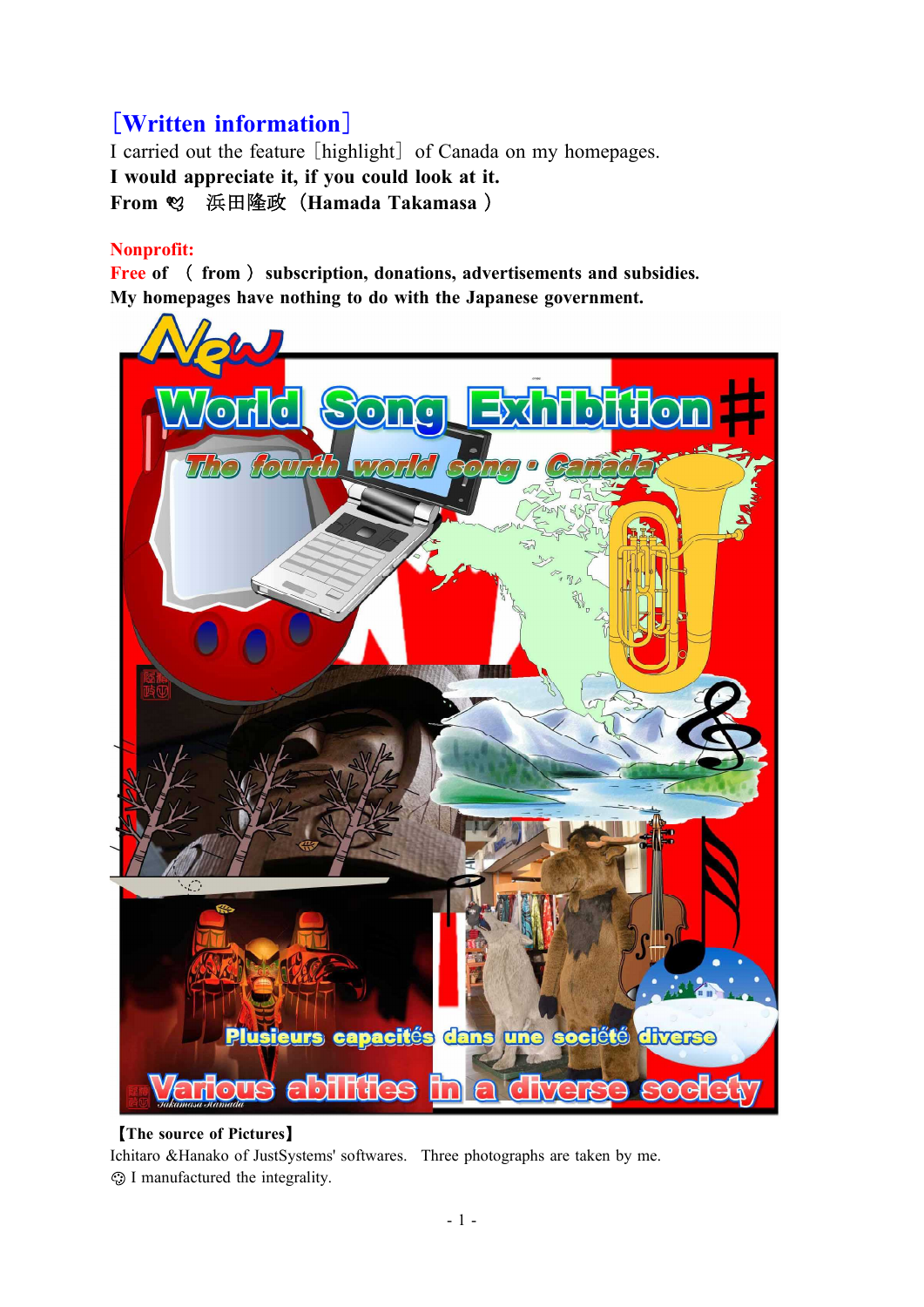# 【 **WordSong** 】**Revised version.**

#### 第4回世界の歌(カナダ)・正式案内 **The fourth world song revised version**:**Canada exhibition HP.** ▼ [(**A**) **The Exhibition Period:** 開催期間] From January 29 ~ to April 9:[2022] ▽ [(**B**)**Theme**] (詳細テーマ。①英語、②フランス語、③日本語) (English) **Various abilities in a diverse society from Canada.** (French)**Plusieurs capacités dans une société diverse de Canada.** (日本語)カナダから多様な社会の多様な能力を。 ▽ ♫[(**C**)**Content & Venue**] ❶ **venue.** 【第一会場】 ◎ (公式 HP) <http://takahama-chan.sakura.ne.jp/> ① **She's like the swallow.** (彼女は燕のように…) ②カナダ音楽の源流. (The origin of Canadian music.)  $\rightarrow$  First nation, Native American continent, Loving Canadian songs ... ▽ ❷ **venue.** 【第二会場】 □ (安らぎ文庫) <http://h-takamasa.com/> ③ **Hallelujah**(ハレルヤ) ④ The prayer(祈り)、Dance me to the end of love ▼ ⑤両会場: **Canadian folk songs, Dances**(カナダ民謡と踊り)  $\rightarrow$  Farewell Nova Scotia, Land of the Silverbirch, Ly O Lay Ale Loya; カナダでの世界の踊り(**World dances in Canada**)等。

Update or renewal every ten days during exhibition. [session] (期間中 10 日間隔で更新) I describe singers reported in my HP later. (詳細は後日)

 $\bigtriangledown$ 

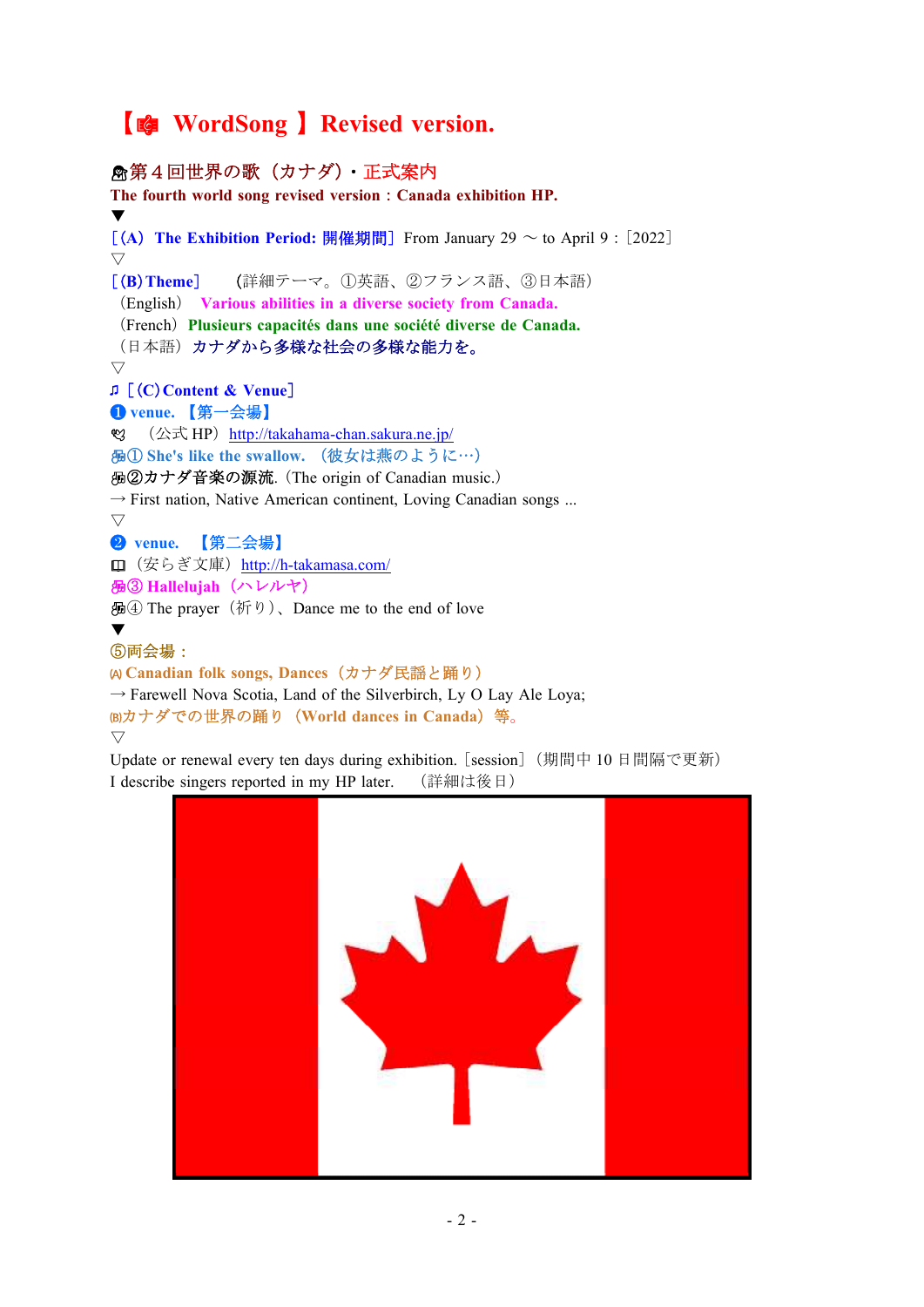## **English version** & 日本語版(**Japanese version**)

## The fourth world song revised version Canada exhibition schedule

Japan Standard Time.

| $\mathbf \nabla$ | ▽                                                                                                     |
|------------------|-------------------------------------------------------------------------------------------------------|
|                  | 2022                                                                                                  |
|                  | The fourth world song: $Part-1$ (No. 1)                                                               |
|                  | 29-Jan. <b>O</b> The first venue $-\mathcal{Q}$ official HP. [ $\mathcal{Q}$ ] She's like the swallow |
|                  | $30$ -Jan. <b>2</b> The second benue- $\Box$ Yasuragi HP. [ $\dag$ hallelujah]                        |
|                  |                                                                                                       |
|                  | The fourth world song: $Part-2$ (No. 2)                                                               |
|                  | 17. Feb. <b>O</b> The first venue $-\mathcal{Q}$ Official HP. $\mathcal{Q}$                           |
|                  | 18-Feb. The second benue-I Yasuragi HP. [thallelujah]                                                 |
|                  |                                                                                                       |
|                  | The fourth world song: $Part-3$ (No. 3)                                                               |
|                  | 27-Feb. <b>O</b> The first venue $-\sqrt[6]{2}$ Official HP. [Special version]                        |
|                  | 28-Feb. <b>@The second benue- The Yasuragi HP.</b> [Special Version]                                  |
|                  |                                                                                                       |
|                  | The fourth world song: $Part-4$ (No. 4)                                                               |
|                  | 9-Mar. <b>O</b> The first venue $-\mathcal{Q}$ Official HP. (Final) $[\mathcal{Q}]$                   |
|                  | $10-Mar.$ The second benue- $\Box$ Yasuragi HP. (Final) [thallelujah]                                 |

| The Canada special supplement version. $\mathcal{F} \mathcal{L}$ HP & $\mathcal{L}$ HP.                                    |
|----------------------------------------------------------------------------------------------------------------------------|
| Several times.                                                                                                             |
| The end of the Canada special edition is imagined to be around early-April.                                                |
| The fourth world song: $Part-5$ (No. 5) (Appendix.)                                                                        |
| 19-Mar. <b>O</b> The first venue $-\mathcal{Q}$ Official HP. [The prayer, ] (Appendix)                                     |
| 20-Mar. <b>2</b> The second benue- $\Box$ Yasuragi HP. [hallelujah, ] (Appendix.)                                          |
| (The following is undecided.)                                                                                              |
| The fourth world song: $Part-6$ (No. 6)                                                                                    |
| 29-Mar. <b>O</b> The first venue $-\sqrt[6]{2}$ Official HP. <i>[hallelujah, ] (Appendix)</i>                              |
| 30-Mar. OThe second benue-Q Yasuragi HP. <i>(The prayer, ) (Appendix.)</i>                                                 |
|                                                                                                                            |
| The fourth world song: $Part-6$ (No. 6)                                                                                    |
| <b>9-Apr. O</b> The first venue $-\frac{dQ}{d}$ Official HP. <i>Canada-related whole</i> $\left(\frac{d\theta}{dt}\right)$ |
| 10-Apr. OThe second benue-Q Yasuragi HP. [Canada-related whole] (undected                                                  |
| <b>Example 5</b> schedules may get mixed up.                                                                               |
| According to situations, the last day may be postpor                                                                       |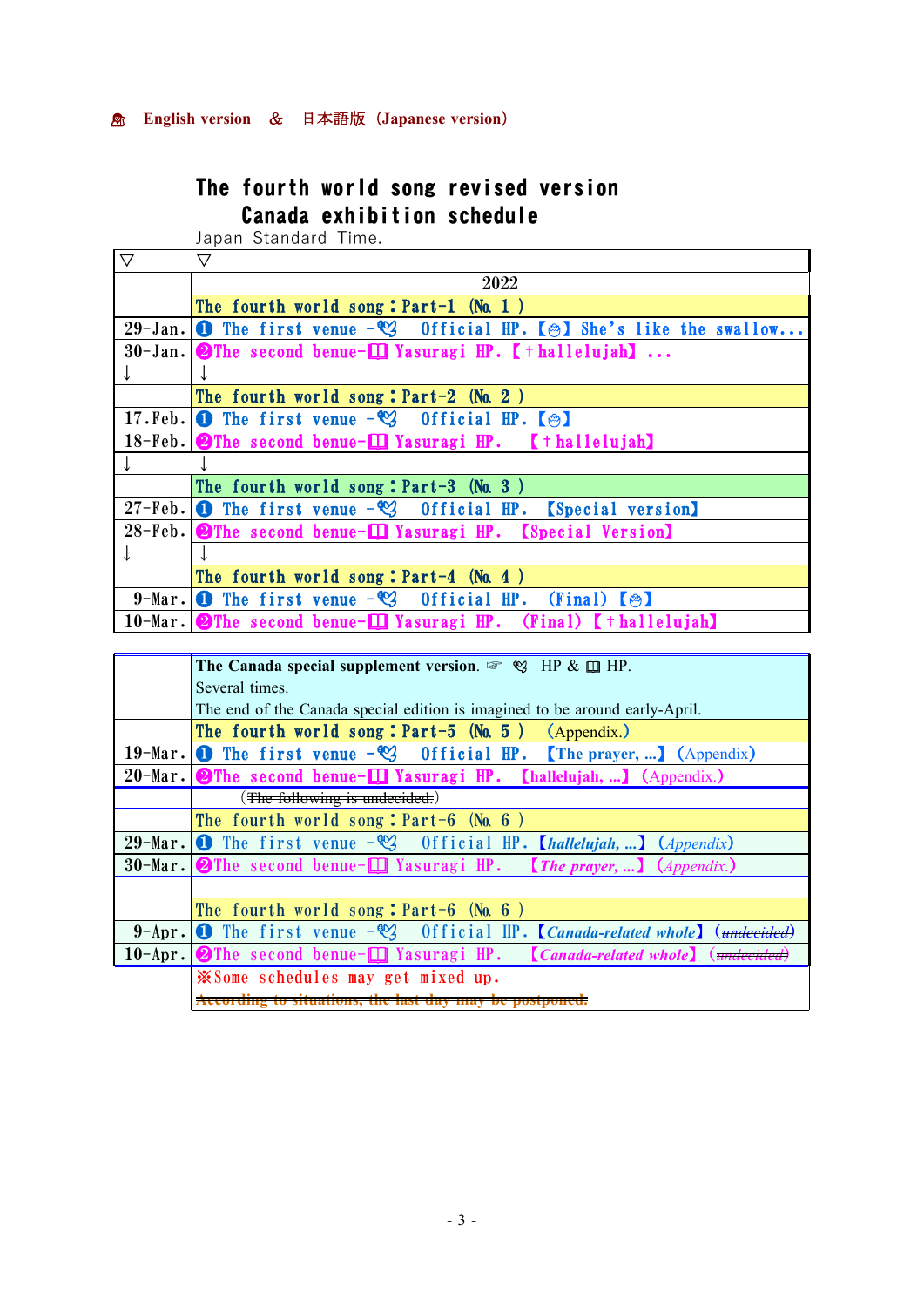| 日本時間         | 第四回世界の歌・カナダ:日程表                            |
|--------------|--------------------------------------------|
|              | 2022                                       |
|              | 第四回世界の歌: Part-1 (No. 1)                    |
|              | 1月29日 ● 第一会場 - 22 公式 HP. 【◎】彼女は燕のように…、愛カナダ |
|              | 1月30日 ❷第二会場−□ 安らぎ文庫 HP. 【†:ハレルヤ】           |
| ↓            |                                            |
|              | 第四回世界の歌: Part-2 (No. 2)                    |
|              | 2月17日 1 第一会場 - <sup>%</sup> 公式 HP. 【◎】     |
|              | 2月18日 ❷第二会場-□ 安らぎ文庫 Ⅲ. 【†:ハレルヤ】            |
| ↓            |                                            |
|              | 第四回世界の歌:Part-3 (No. 3)                     |
|              | 2月27日   ❶ 第一会場 - ♡ 公式 HP. 【特別編検討中】         |
|              | 2月28日 ❷第二会場-□ 安らぎ文庫 Ⅲ. 【特別編検討中】            |
| $\downarrow$ | T                                          |
|              | 第四回世界の歌: Part-4 (No. 4) :正式編最終回            |
|              | 3月9日   ❶ 第一会場 - ♡ 公式 HP. 【◎】               |
|              | 3月10日   ❷第二会場-口 安らぎ文庫 HP. 【†:ハレルヤ】         |
|              | 世界の歌・カナダ付録編開始1 = 2 HP & m HP.              |
|              | 第四回世界の歌:Part-5 (No. 5) :付録編                |
|              | 3月19日 1 第一会場 - 23 公式 HP. 【カナダ・祈り】 (付録編)    |
| 3月20日        | ❷第二会場−□ 安らぎ文庫 Ⅲ.【カナダ・ハレルヤ】<br>(付録編)        |
|              | ハレルヤ、祈り、五輪方式実施                             |
|              | 第四回世界の歌: Part-6 (No. 6) :付録編               |
| 3月29日        | <b>1 第一会場 - 23 公式 HP. 【カナダ・ハレルヤ】</b>       |
| 3月30日        | ❷第二会場-□ 安らぎ文庫 HP. 【カナダ・祈り】                 |
|              |                                            |
|              | 第四回世界の歌:Part-7 (No. 7) :付録編                |
| 4月9日         | <b>1 第一会場 - 22 公式 HP. 【カナダ関連全】</b>         |
| 4月10日        | 2第二会場-□ 安らぎ文庫 HP. 【カナダ関連全】                 |
|              | カナダを完全に去るのは4月中旬か末頃と想像されます。                 |
|              |                                            |

日程は多少前後する場合があります。また延長する場合もあります。